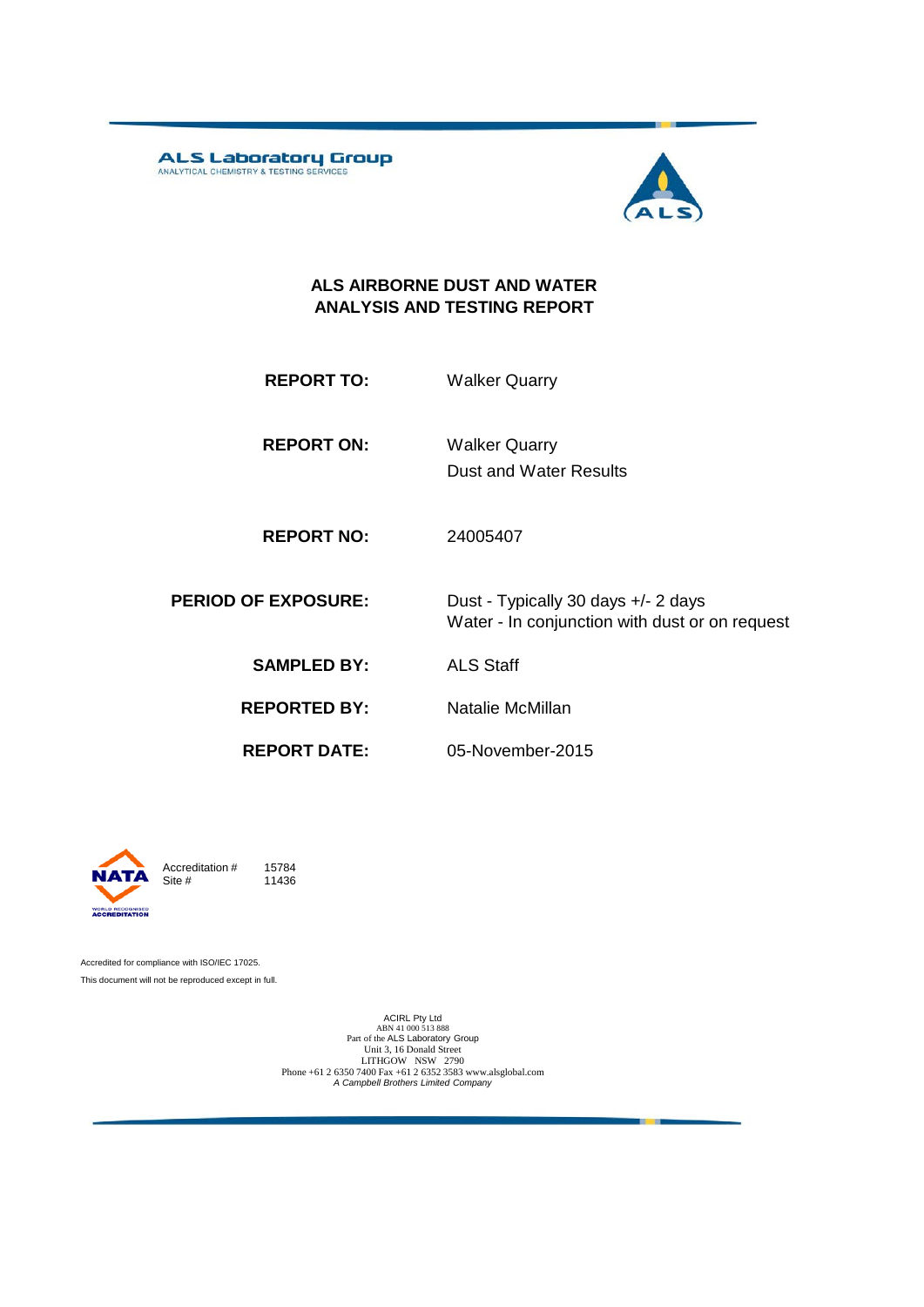# **ALS AIRBORNE DUST ANALYSIS AND TESTING REPORT**

## **WALKER QUARRY**

Month Oct-15<br>Date Replaced 17/09/2015 Date Replaced 17/09/2015<br>Date Collected 16/10/2015 Date Collected

## **DUST DEPOSITION RESULTS**

(g/m²/month)

| <b>GAUGE NO.</b> | <b>INSOLUBLE SOLIDS</b> | *COMBUSTIBLE MATTER | <u>**ASH</u> |
|------------------|-------------------------|---------------------|--------------|
| 62               | 0.3                     | 0.3                 | <0.1         |
| 64               | 0.6                     | 0.3                 |              |

No. of days exposed: 29

\* Result Calculated \*\* Incombustible Matter Analysed in accordance with AS3580.10.1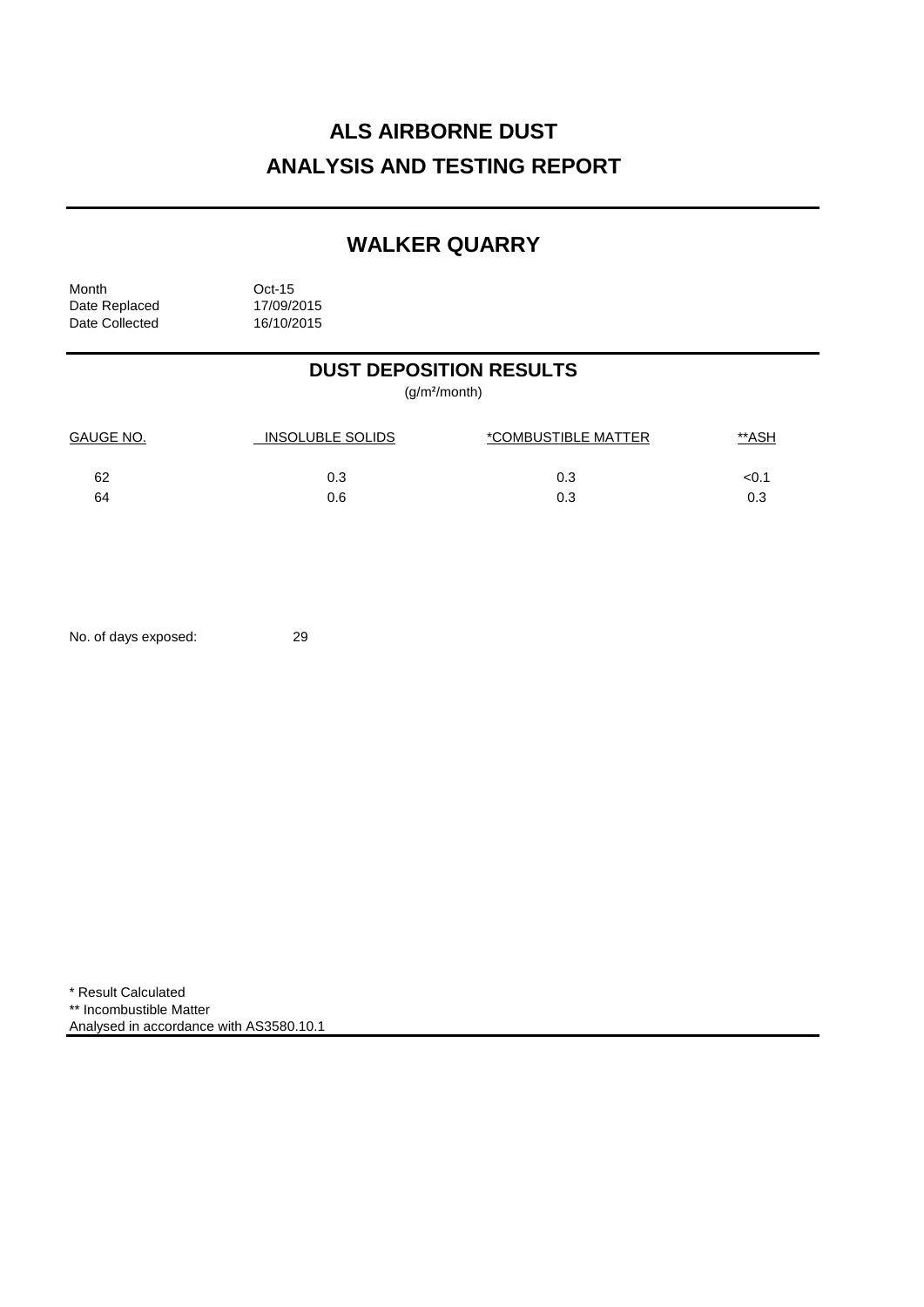# **ALS AIRBORNE DUST ANALYSIS AND TESTING REPORT**

## **WALKER QUARRY**

| Month          | $Oct-15$   |
|----------------|------------|
| Date Replaced  | 17/09/2015 |
| Date Collected | 16/10/2015 |

### **DUST GAUGE OBSERVATION**

| <b>GAUGE</b> | <b>ANALYSIS OBSERVATIONS</b>                                                                 |  |  |
|--------------|----------------------------------------------------------------------------------------------|--|--|
| 62           | Clear, bugs, plant matter, organic matter, fine brown/grey dust<br>& coarse brown/black dust |  |  |
| 64           | Clear, bugs, fine brown/grey dust & coarse brown dust                                        |  |  |

Analysed in accordance with AS3580.10.1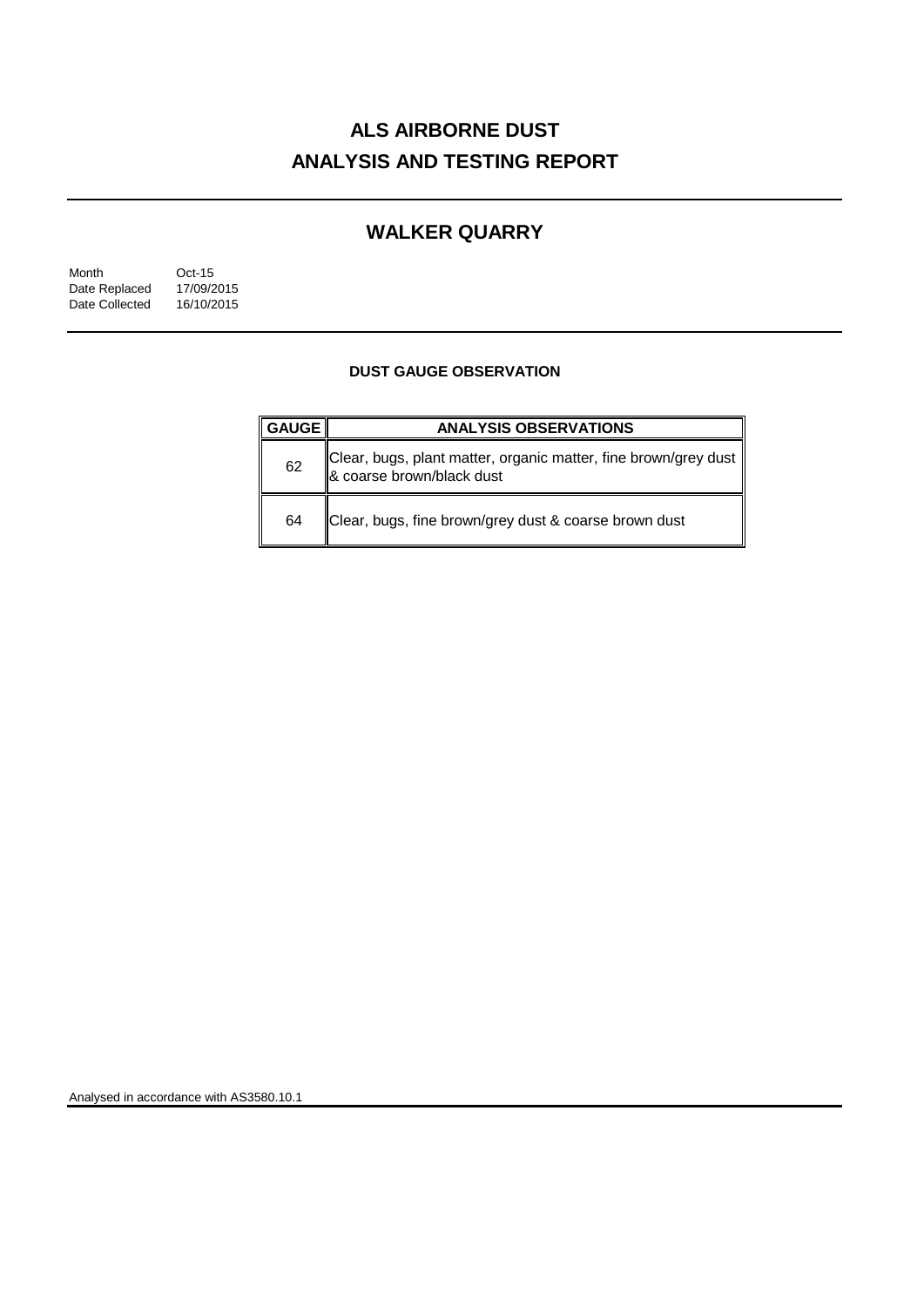# **ALS WATER ANALYSIS AND TESTING REPORT**

## **WALKER QUARRY**

|                                   | <b>Units</b> |                            |                        |
|-----------------------------------|--------------|----------------------------|------------------------|
| ALS Sydney Report No.             |              |                            |                        |
| Date of Sample                    |              | 16/10/2015                 |                        |
| Site Reference                    |              | Dam 1                      | Dam <sub>2</sub>       |
| Sampled by                        |              | D. Shawcross & J. Thurtell |                        |
| General Comments/<br>Observations |              | <b>Not Discharging</b>     | <b>Not Discharging</b> |
| Time                              | 24 Hr        |                            |                        |
| Temperature                       | $^{\circ}C$  |                            |                        |
| pH                                | pH Unit      |                            |                        |
| <b>Electrical Conductivity</b>    | $\mu$ S/cm   |                            |                        |
| <b>Total Suspended Solids</b>     | mg/L         |                            |                        |
| Sulphur Sulphate (SO4)            | mg/L         |                            |                        |
| Oil & Grease                      | mg/L         |                            |                        |